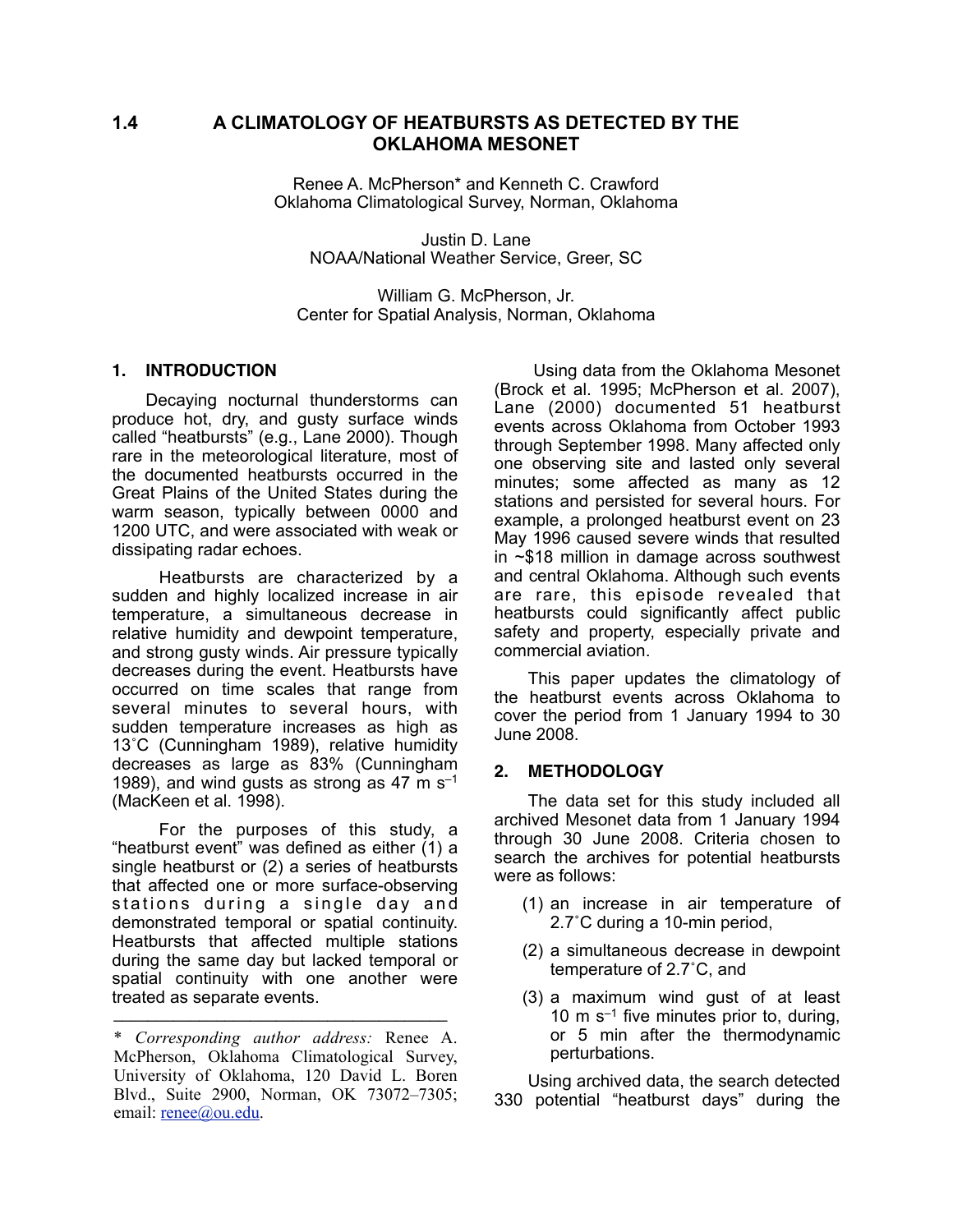14.5-year period. These 330 days were days when heatburst criteria were met at least once at one or more stations within the network.

Upon manual inspection, 174 of the 330 potential event days were determined to be instances of dryline passage, frontal passage, or a thermodynamic change in response to either a rapid increase in solar radiation during the morning hours or the passage of a daytime precipitation system.

The remaining 156 event days could not be attributed to these well-known phenomena. Accordingly, they were identified as heatburst days, defined as one or more individual heatbursts detected at one or more stations during a 24-hour period. On 61 of these 156 heatburst days, multiple Mesonet sites were affected by heatbursts. Further analysis of Mesonet data indicated that on 34 of these 61 "multiple site" days, heatbursts occurred at two or more Mesonet sites with a lack of temporal or spatial continuity between bursts. Thus, from the 156 heatburst days, 203 individual heatburst events were identified.

## **4. CLIMATOLOGY OF OKLAHOMA HEATBURSTS**

Almost all of the heatbursts detected by the Oklahoma Mesonet were underneath or adjacent to weak radar echoes (generally less than 30 dBz) at the time of the event. Four basic radar patterns were associated with the events: (1) radar echoes associated with rapidly weakening convection, (2) weak reflectivity not produced by or associated with deep moist convection, (3) weak radar echoes to the rear of a dissipating mesoscale convective system (MCS), and (4) weak reflectivity along the periphery of intense convection that did not appear to be weakening.

## *4.1. Spatial distribution*

Figure 1 displays number of heatbursts detected at each Mesonet site during the 14.5-year period. Heatbursts were practically non-existent in the southeast quarter of the state; yet, they were relatively frequent in the northwest quarter and Panhandle sections.



*Figure 1. Geographical distribution of heatburst detections by climate division (CD) across Oklahoma and by month (J, F, M, ... for January, February, March,...) for 14.5 years. If a heatburst event was measured at 10 Mesonet sites, then it was counted as 10 detections.*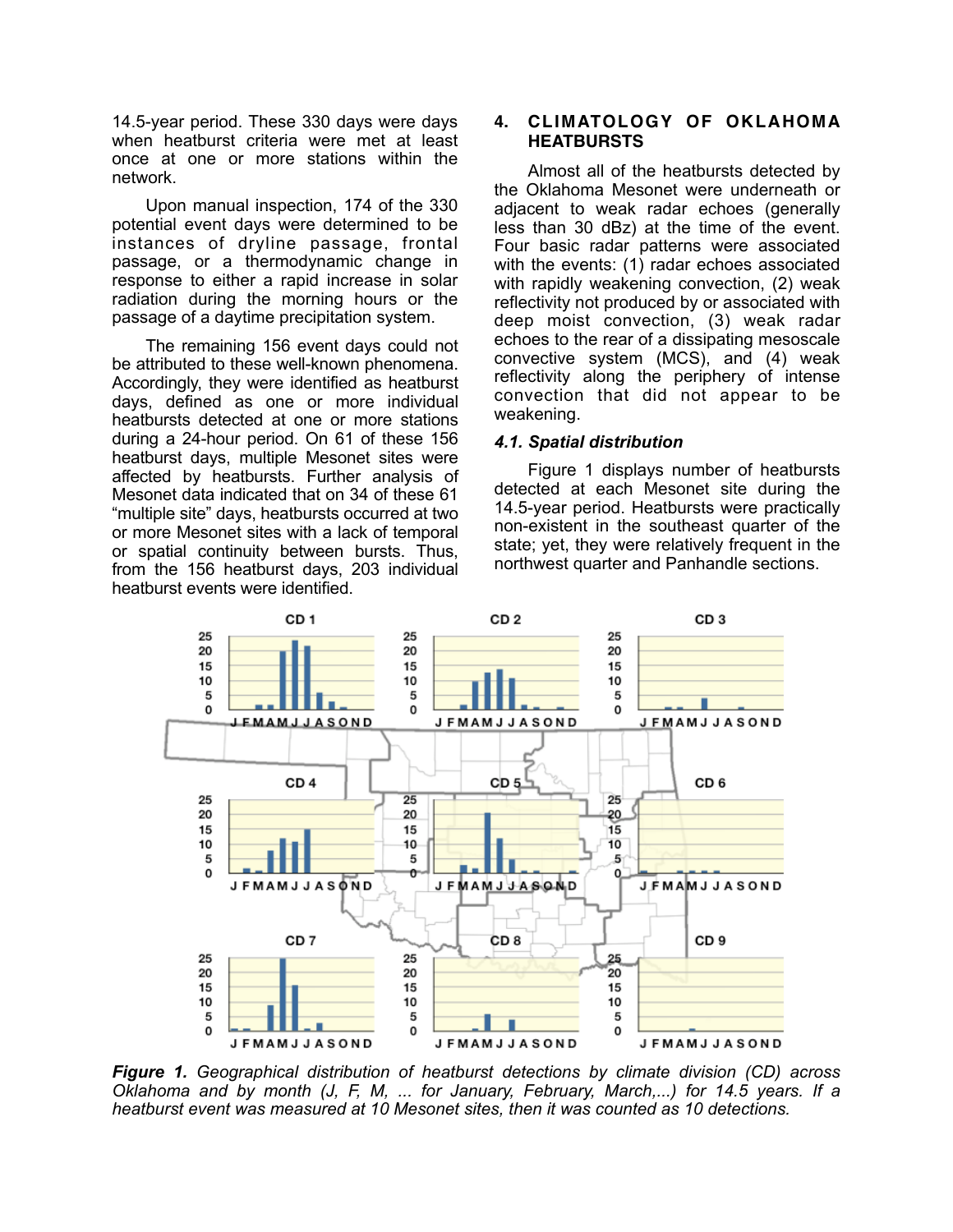This geographical distribution of heatburst detections corresponds to the climatological gradient in atmospheric moisture between southeast and northwest Oklahoma (e.g., as represented by annual precipitation; Fig. 2). Normally, the boundary layer is drier across northwest Oklahoma than across southeast Oklahoma. During late spring and summer over the high plains, when a shortwave trough (or other midatmosphere lifting mechanism) interacts with an elevated moist layer, convection may develop above the boundary layer. As convective rain descends through a dry boundary layer (e.g., across western Oklahoma), it evaporates and the adjacent air cools. If the environmental lapse rate is nearly dry adiabatic in the sub-cloud layer, all of the rain may evaporate and the descending air will begin to heat by compression, possibly resulting in a heatburst at the ground.



*Figure 2. Normal annual precipitation for Oklahoma from 1971 to 2000. Darker greens represent higher values of precipitation.*

#### *4.2. Monthly distribution*

Figures 1 and 3 depict heatburst events by month for Oklahoma's nine climate divisions (Fig. 1) and for the entire state (Fig. 3). Seventy-four percent of heatburst events occurred during May, June, and July. With 58 of the 203 events, June was the most active month for heatbursts. At the other extreme, only one event per month occurred during October, November, and December. This monthly distribution is similar to that of the annual frequency of occurrence for convection across Oklahoma.



*Figure 3. Number of heatburst events by month, as measured by the Oklahoma Mesonet, for all climate divisions of Oklahoma from 1 January 1994 through 30 June 2008.*

Figure 4 displays the heatburst detections at each station by month (i.e., if a heatburst event were measured at 10 Mesonet sites, then it was counted as 10 detections). Although individual heatburst events are more common in June (Fig. 3), they tended to be spatially larger when they occurred during May, as represented in Fig. 4.



*Figure 4. Number of detections of heatbursts at individual Oklahoma Mesonet sites by month for all climate divisions (CDs) of Oklahoma from 1 January 1994 through 30 June 2008. If a heatburst event were measured at 10 Mesonet sites, then it was counted as 10 detections.*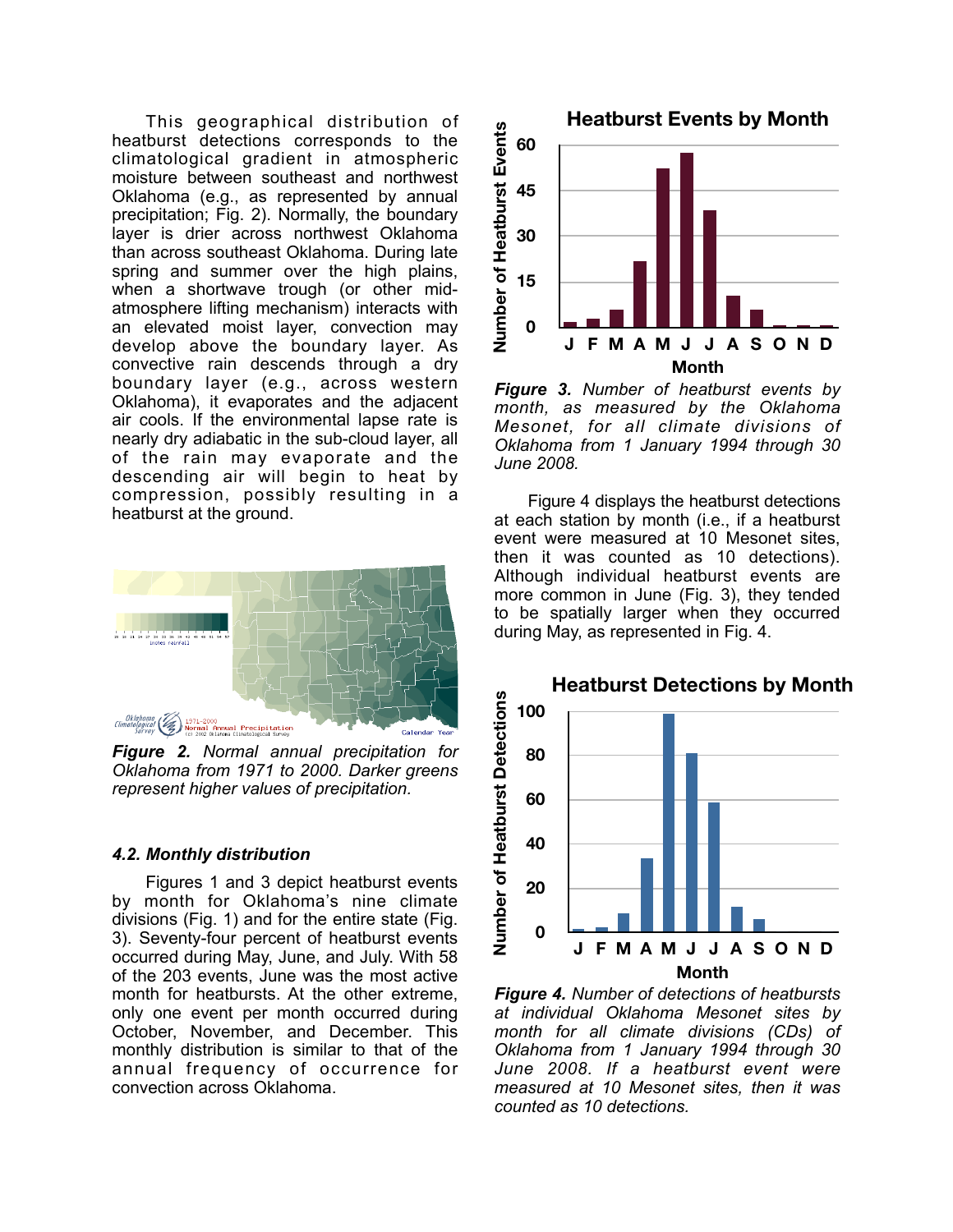### *4.3. Frequency by time of day*

Figure 5 shows the heatburst detections in Oklahoma by time of day, revealing a peak of activity between 0200 and 0400 UTC. Seventy-three percent of the events occurred between 0000 and 0800 UTC.

Heatbursts were once thought to be exclusively nocturnal in nature, possibly because surface-based inversions were not observed during the daylight hours. As indicated in Fig. 5, however, heatbursts did occur in Oklahoma during the peak of solar activity. In these rare afternoon (1600 to 2400 UTC) events, persistent cloud cover could have resulted in a weak stable layer that prevented deep convective mixing in the boundary layer. During any time of the day, thunderstorms could dissipate rapidly if they move into a more stable environment.

The peak of heatburst activity during early evening corresponded to the timing of dissipation of convection during spring and summer across Oklahoma. During the warm season, especially when synoptic forcing and vertical wind shear are weak, deep, moist convection often forms during the afternoon. As the sun sets and surface temperatures cool, instability weakens and convection rapidly dissipates. Eventually a weak nearsurface stable layer may exist with dry adiabatic lapse rates between the inversion and the retreating cloud base. In this scenario, air that descends from the dissipating thunderstorm with sufficient negative buoyancy to penetrate the stable layer could produce a localized downdraft of warm, dry air.

This diurnal cycle of convective dissipation would be most pronounced at and shortly after sunset. In addition, the decrease in heatburst activity into the night also could be attributed to strengthening of the nocturnal inversion. As the inversion strengthens, the likelihood of subsiding air penetrating it decreases.

During the late spring, mesoscale convective systems (MCS) develop and move across Oklahoma, typically during the night. The circulations within a decaying MCS can create heatbursts in the vicinity of the wake depression.

**30 40 50**



#### **5. SUMMARY**

**0**

**10**

**20**

**Number of Heatburst Events**

Number of Heatburst Events

Though rarely captured by synopticscale, hourly observing networks, heatbursts appear to be somewhat common in semi-arid western Oklahoma, as measured by the Oklahoma Mesonet and its 5-min observation interval. Most events were associated with collapsing thunderstorms or subsidence behind convective complexes. Typically, these events occurred during the evening or night from May through July.

#### **6. ACKNOWLEDGEMENTS**

Oklahoma's taxpayers fund the Oklahoma Mesonet through the Oklahoma State Regents for Higher Education. Archived radar data were provided by the Oklahoma Climatological Survey and NOAA's National Climatic Data Center.

The authors thank the entire Oklahoma Mesonet team for their dedication to research-quality data. This research would not have been possible without these measurements. Thanks to Jared Bostic and the Oklahoma Mesonet student operators for their help obtaining radar data for verification.

**Heatburst Events by Time of Day**